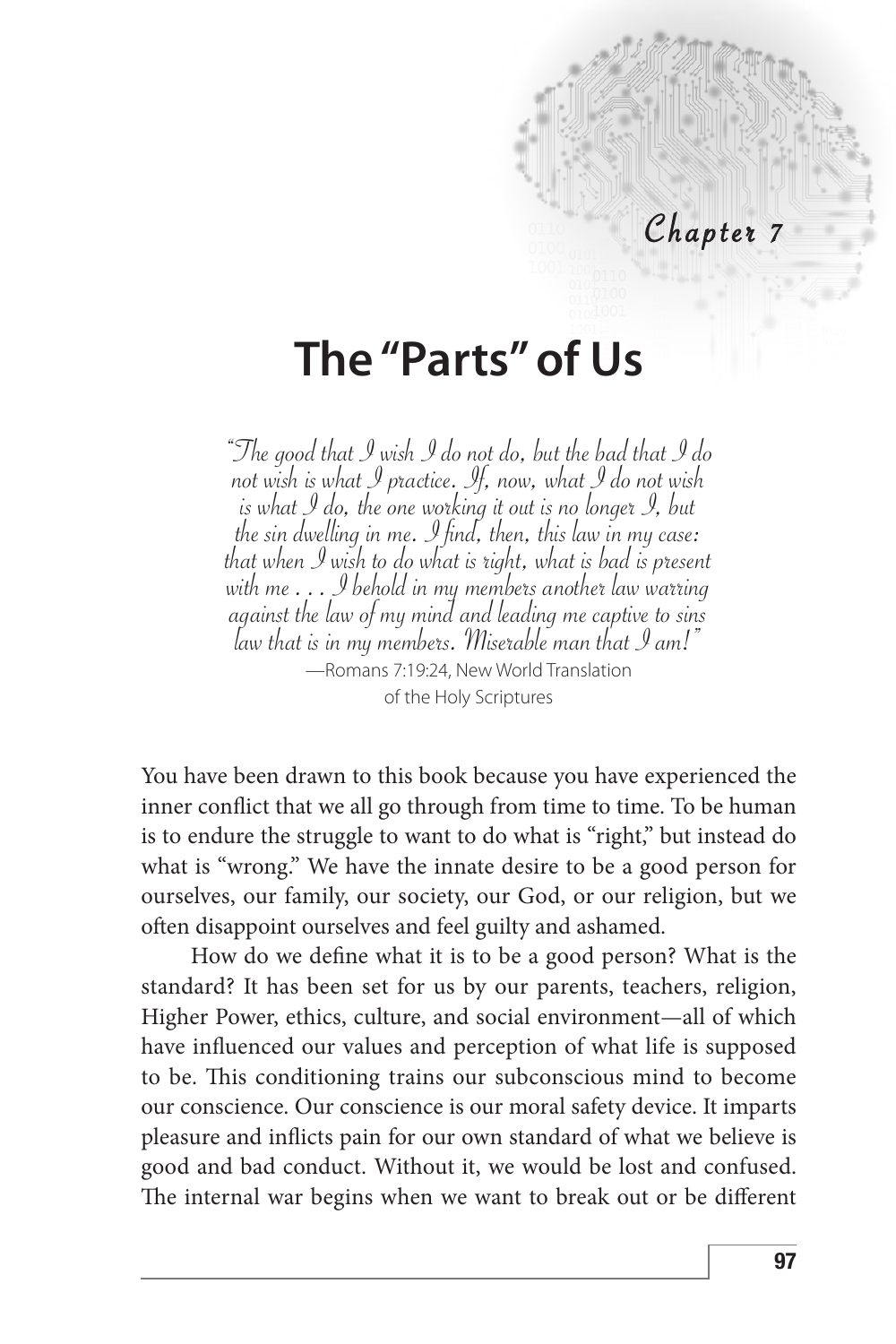from our upbringing, our values, a defining moment, or a trauma that affected us. It leads to feelings of uncertainty or self-doubt. This feeling can be healthy because it is THE SIGN that we are overstepping our boundaries of what we personally believe is right or wrong—moral or immoral. Some examples include cheating on your spouse, your taxes, or a test, or lying to someone, not keeping your word, etc.

Conversely, this could also lead to prolonged, intense guilt—the cruel feelings of shame that we are a sinner with no chance of redemption. It can perpetrate the endless cycle of self-loathing and abuse. It triggers fear and traps us in it, so we can't move forward.

At some point, in some aspect of our lives, we are going to act outside of our morality, values, or conscience. That is human. Once we act against our principles, what we want to avoid is repeating the act, which can happen if we label ourselves as a bad person or failure. Labeling ourselves distorts our filter of perceptions to permanently see ourselves in the world this way. Once this occurs, we become a self-fulfilling prophecy and are compelled to become or fight against becoming a bad person or a failure as we move through life.

Where specifically does this "warring against the law of my mind" exist within us? How do we purge ourselves from the torture of the inner judgement that interrupts our lives and robs us of our joy?

As you saw in the filter of perceptions, we experience life through an individual point of view. Since we are survival based, it's normal for the mind to filter out one hundred good memories and hold on to the one that is bad. We hold onto the painful memories and create survival beliefs that become a network of feelings and inner conversations that have their origin at a specific age, in a specific place, at a specific time.

It's as if the traumatic moment or incident is frozen in time like a video clip that exists in our mind; and every time the fear it holds gets triggered in present-day circumstances, it plays out again and again. And as we have learned from Chapter 4 it *is* actually trapped inside of us—in the form of a neural pattern that repeats itself over and over again. That "part" of us, in our mind, is the inner child that is trapped in the timeline of our lives. Since there was more than one defining moment or trauma in our lives, there are MANY children or parts of us now programmed UnderMind. Each inner child or part literally represents THE part of our life that contains our pain, hurt, fear, and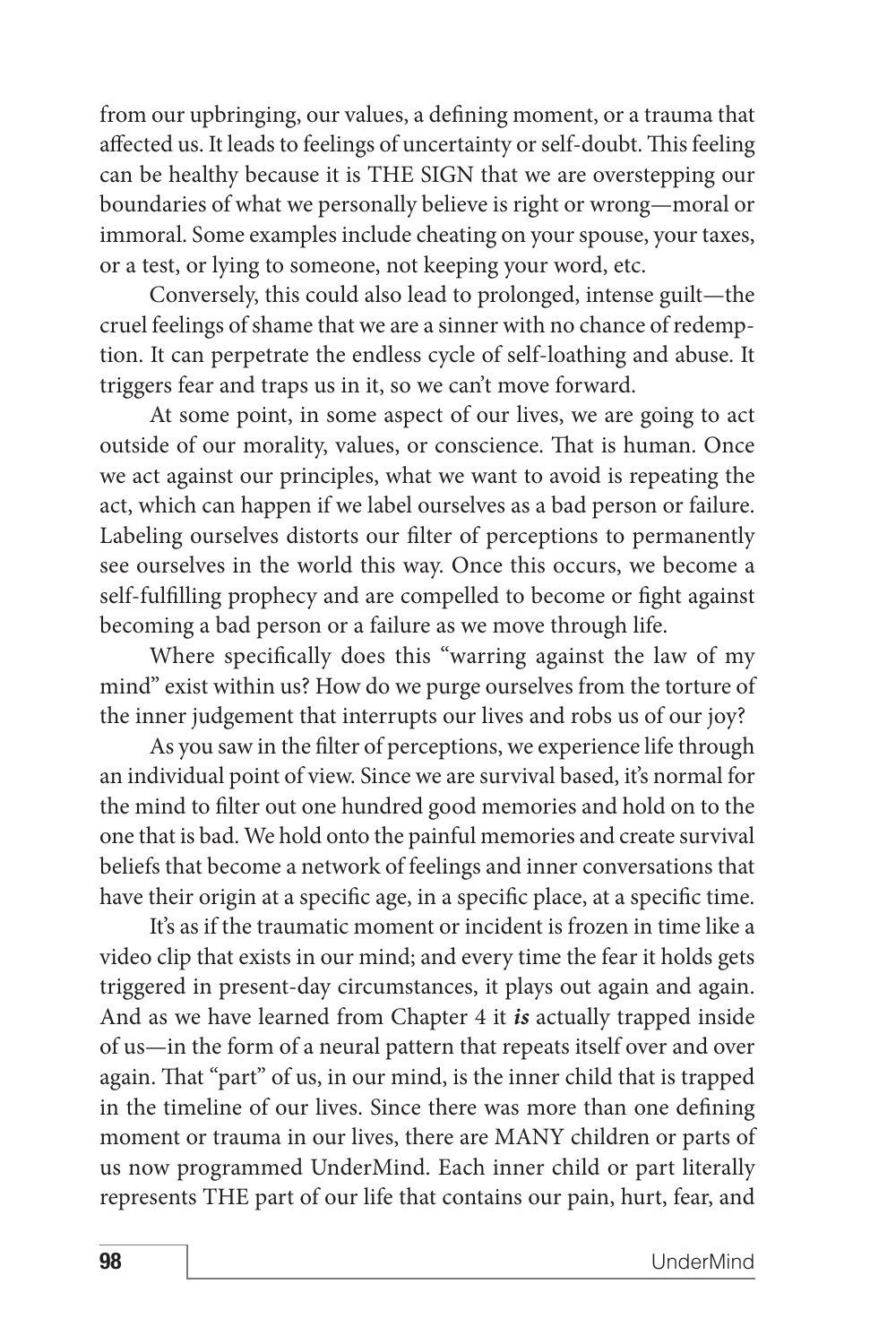doubt. It is these parts of us that we need to heal in order to stop the cycle of self-sabotage. When you are able to find these parts of you and heal your inner children, the cycle will stop, and you will recognize the strength, confidence, and freedom that have been within you all along. Released from the disappointment or torment of your past, you will discover the innate you who has the power to create a vision and accomplish the life you know you were intended for—a life you passionately dream of.

### **Discovering the "Parts" of You**

Knowing that within us there is a duality within us of right and wrong, good and bad, you have to determine who is the real you—the conscious rational "part" of you that is the *productive and positive* you or the subconscious *sabotaging and destructive* "part" of you.

We also use the term "parts" because it is as a common expression that people use to describe the inner conflict they feel when facing life's familiar situations.

For instance:

*A "part" of me feels I am a good person, but a "part" of me truly hates myself.*

*I have a dream, but a "part" of me feels I will never be good enough to achieve it.*

*Others tell me I am smart, but a "part" of me feels I am stupid and always make mistakes.*

*I want to lose weight, but a "part" of me can't give up my comfort food.*

*I know I need to quit smoking, but there is this "part" of me that wants to rebel.*

*I want to leave this relationship, but a "part" of me still loves this person.*

*Others tell me that I'm beautiful, but a "part" of me feels so ugly and undesirable.*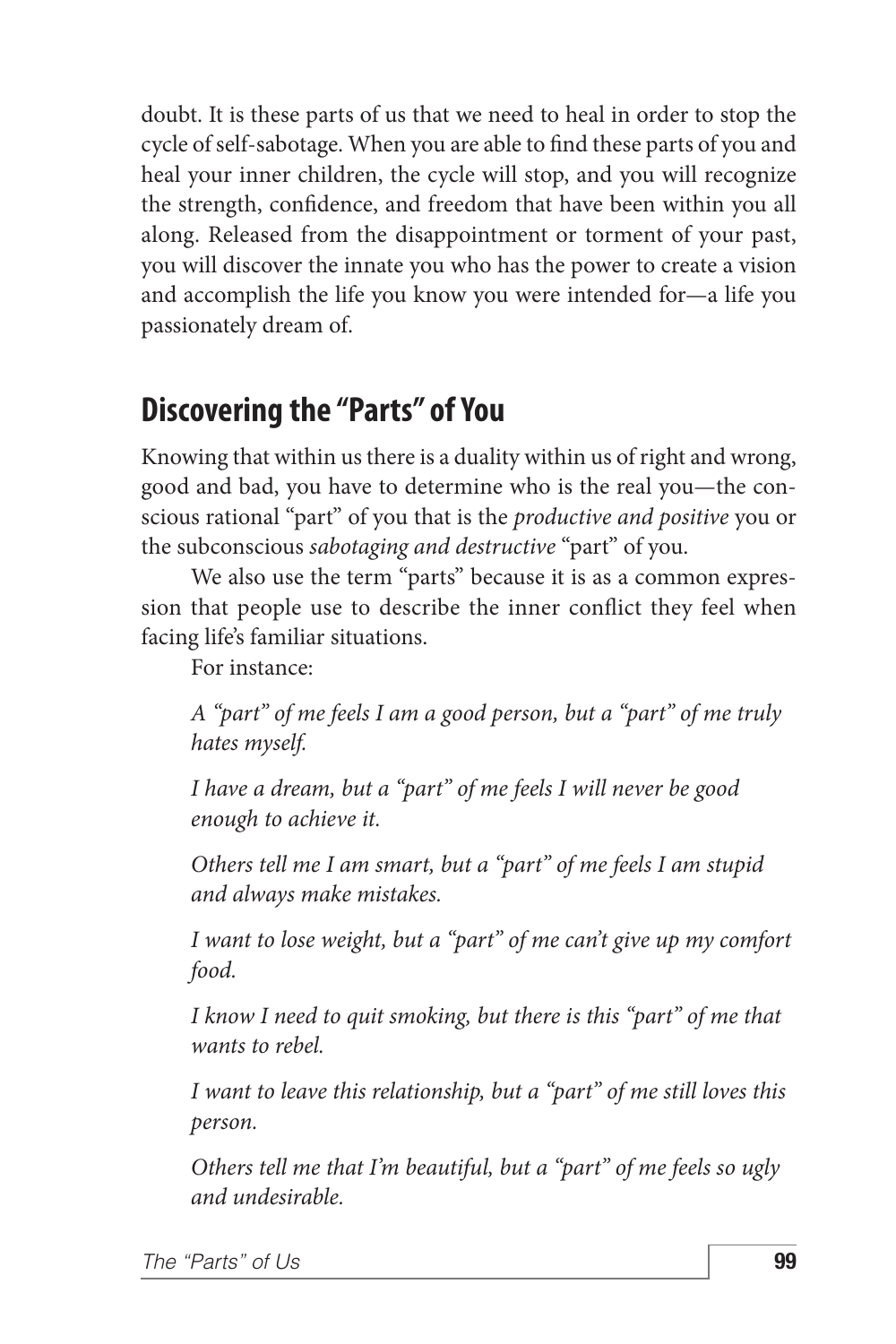*A "part" of me feels so responsible for my family, and a "part" of me just wants to run away.*

*A "part" of me wants to open my own business, but a "part" of me is terrified to take the risk.*

*A "part" of me wants to forgive my family and reunite, but a "part" of me is so angry that it doesn't seem possible.*

*A "part" of me wants to be driven by ambition, and a "part" of me wants to slow down and enjoy life.*

*A "part" of me wants to speak up for myself, but a "part" of me is scared to say anything and "rock the boat."*

*A "part" of me wants to go to the gym, but a "part" of me really wants to sit on the couch and watch TV.*

*A "part" of me wants to reorganize my house, but a "part" of me just can't get started.*

*I want to feel sexy and attractive to my husband and enjoy lovemaking, but a "part" of me is uncomfortable and scared to have sex.*

*A "part" of me would love to be in a relationship, but a "part" of me is scared to get hurt.*

*I want to get outside and enjoy life, but a "part" of me is terrified to be around people.*

*A "part" of me knows I deserve more money, but a "part" of me is scared to ask.*

*A "part" of me wants to be more fun and spontaneous, but a "part" of me feels I need to be serious and perfect. I just can't let go.*

*A "part" of me wants to pamper myself, but a "part" of me feels guilty for taking the time.*

*A "part" of me wants to go on a fun date with my spouse, but a "part" of me feels uninspired to plan anything.*

*A "part" of me wants to celebrate my accomplishments, but a "part" of me is scared that people will hate me or feel jealous.*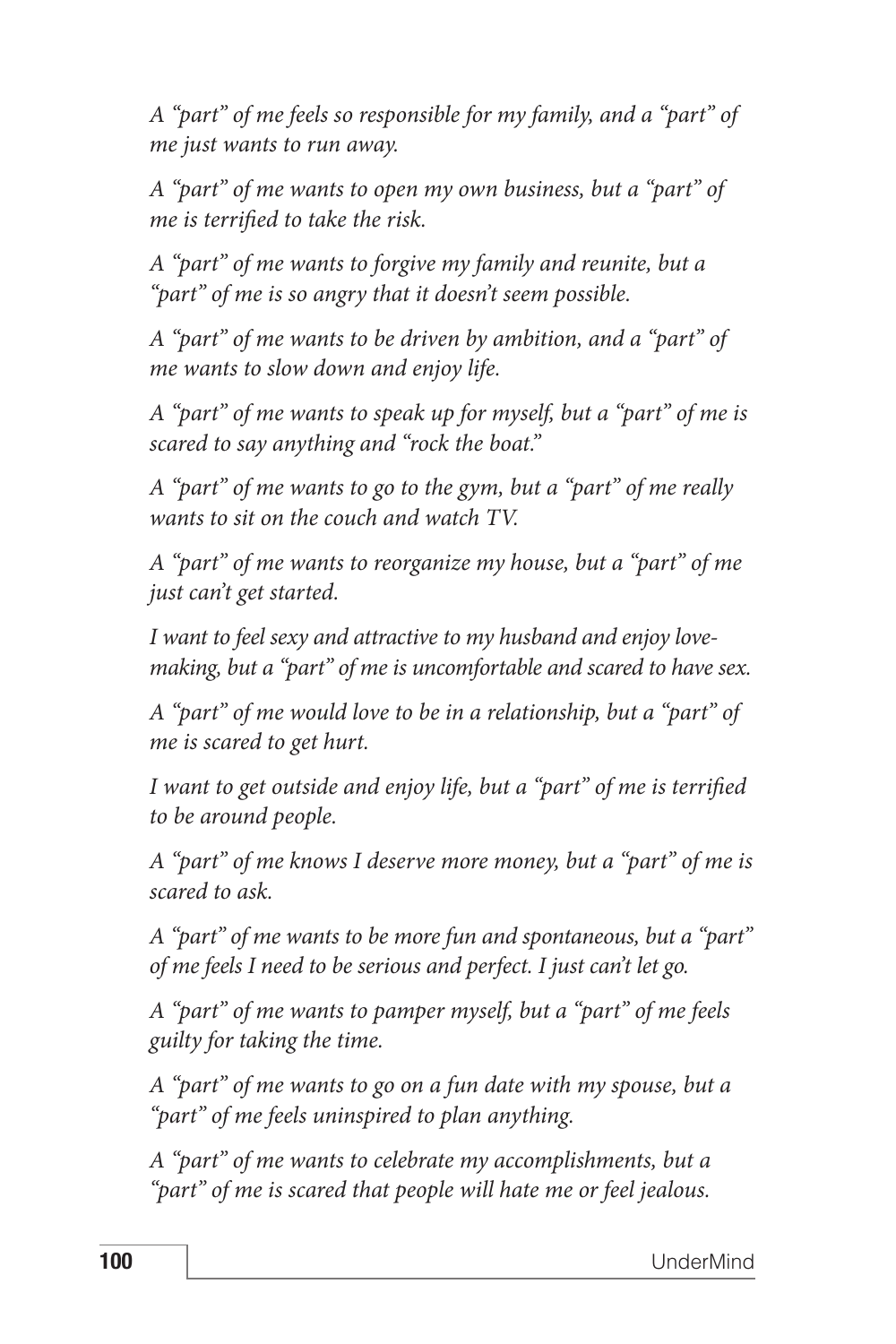*A "part" of me wants to get married, but a "part" of me feels that my life would be over.*

*A "part" of me wants to support my family, but a "part" of me feels I am not good enough.*

*A "part" of me wants to be a respected star on the stage of life and excel, but a "part" makes me stay small, quiet, and invisible.*

 $\overline{\alpha}$ 

Exercise Part 1

#### Describe YOUR Inner Conflict.

Take a moment to write down what the "conscious you" wants and how the "conflicting part" of you—the part that holds you back—feels.

If you are not able to identify what you want and can only think about the part that holds you back or the negative inner chatter that you hear, please write that. Example: "I'll never have enough money." Or "I'll never be good enough."

If you would like to include some of the example statements that were listed above, place a check mark next to the ones that resonate with you.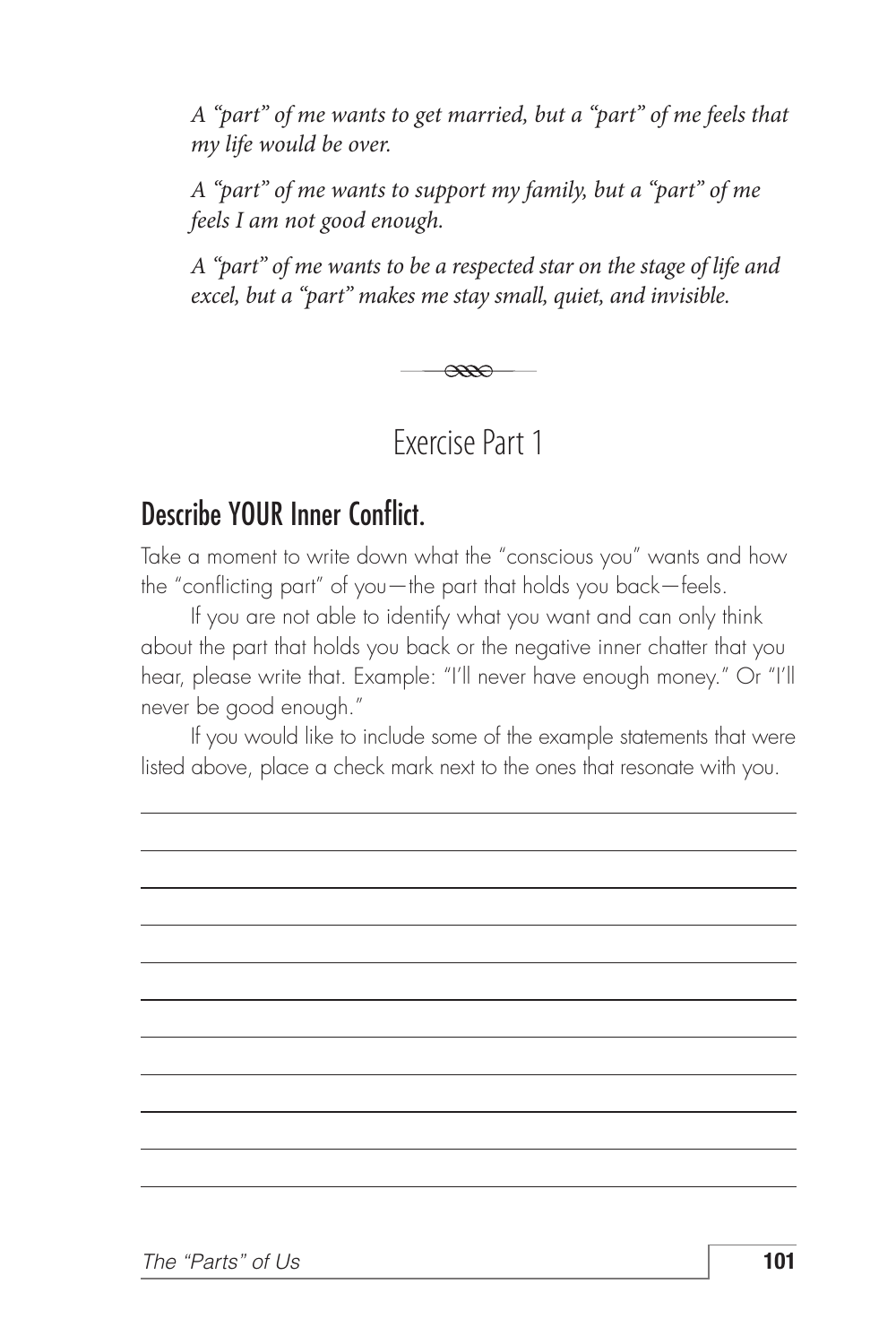# Exercise Part 2

#### Who is the REAL YOU?

Now that you have written these out, the next step is to determine which desire comes from the real, conscious, adult you. Using the statements you gave in Part 1, follow the directions below.

Ask yourself this question: "As a conscious (state your age) \_\_\_\_\_ year old adult (woman or man), which do I want, or who am I really?"

Circle the portion of the statement that determines who is the conscious, adult you. (Not the subconscious sabotaging "part" of you.)

#### Example:

A part of me wants to be more fun and spontaneous, but a part me feels I need to be serious and perfect. I just can't let go.

The portion of your statement that remains un-circled exposes your "part" or the conflicting program that is sabotaging your desires. In the examples above, the "adult you" wants to be more fun and spontaneous. What's stopping you is the responsible, perfectionist, programmed "part" of you that won't let you be carefree and is undermining your joy because you are supposed to be serious. Note: *Moving forward through this book, we will use the term "part" or "parts" to refer to the subconscious program that is sabotaging you.*



For many of the statements on your list, it will be easy to see or determine which part is the adult you. For others, especially if you could not identify what you consciously wanted and just wrote the negative statement that holds you back, you will experience what we call a state of collapse.

# **Collapse**

Collapse is a state where the belief in your subconscious programming or part is so strong that it has completely taken you over and you perceive it as the *absolute* truth. Your conscious, adult self cannot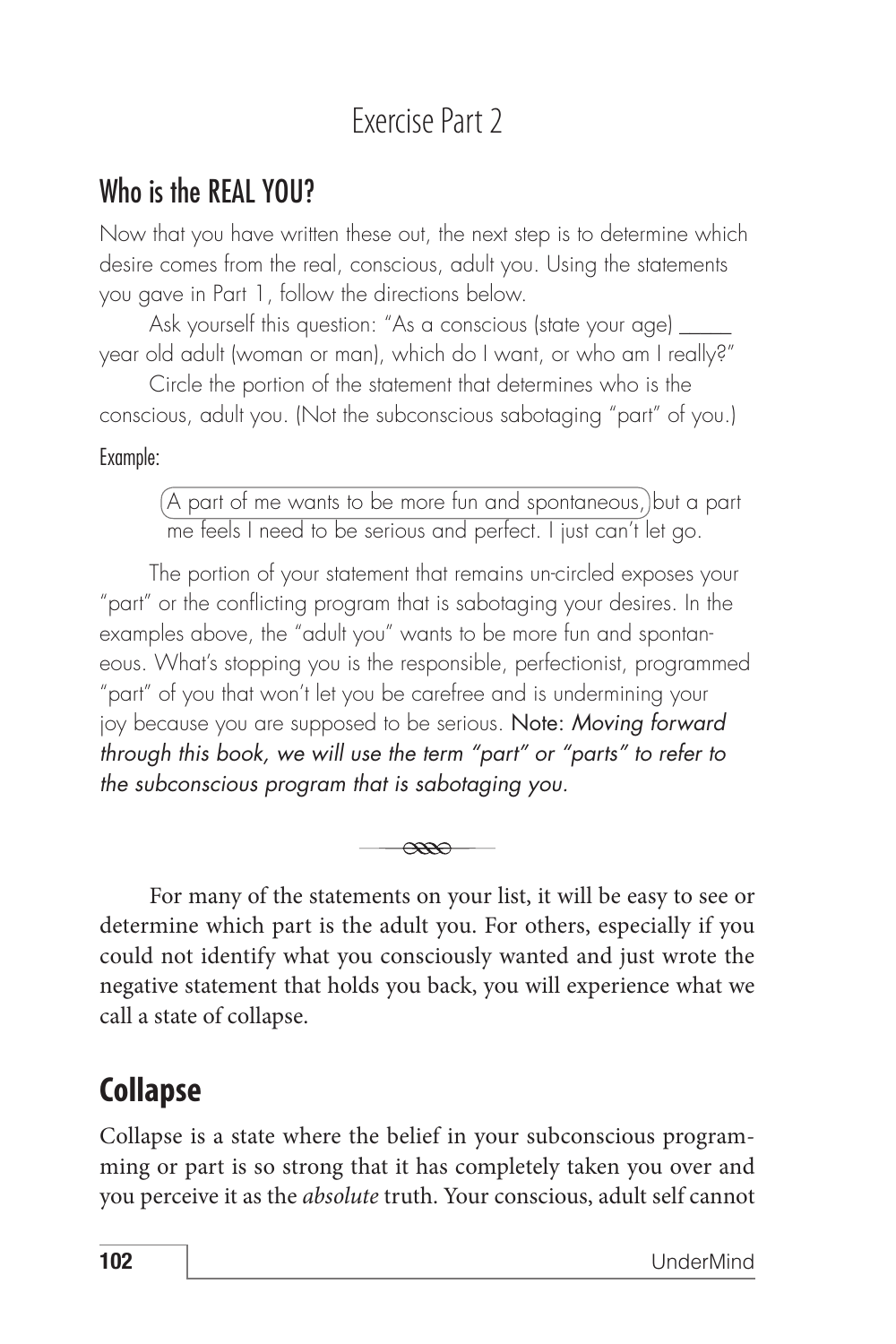reason or see another possibility or perspective on the matter. You are convinced this is the way things are. Because of this irrational view, you can't create a rational plan to move forward. You are stuck repeating your patterns. You have been completely brainwashed by your limiting belief because it has been chatting to you for so many years and distorting your perception by showing you proof in every situation you experience.

You are now convinced it's right and that you are right for believing it. The conscious you is now indoctrinated into this belief, and it becomes "the truth." You believe without a doubt:

"I *am* really stupid."

"I *am* truly unlovable."

"I *am* fat, and it's never going to change."

"I *am* too old for a relationship."

"It *never* works out for me, and it *never, ever* will."

"I *have* to control everything, or it *will* fall apart."

"I'll *never* have the money for the things I want to do."

"I *don't* deserve good things."

"I *am never* going to get better."

"Women *do* hurt you."

"Men *are* cheaters."

"The world *is* against me."

You have fallen into the "sinkhole" of your part, and you can't get out. The danger of being in this place is that your perception of reality shrinks to only see this point of view, and you cannot create or recognize the opportunity for things to be different. If you find yourself in this situation, it may be difficult to resolve it by yourself. It may require a different approach.

If you were in therapy, the focus would shift from doing subconscious healing work to doing conscious awareness work. Instead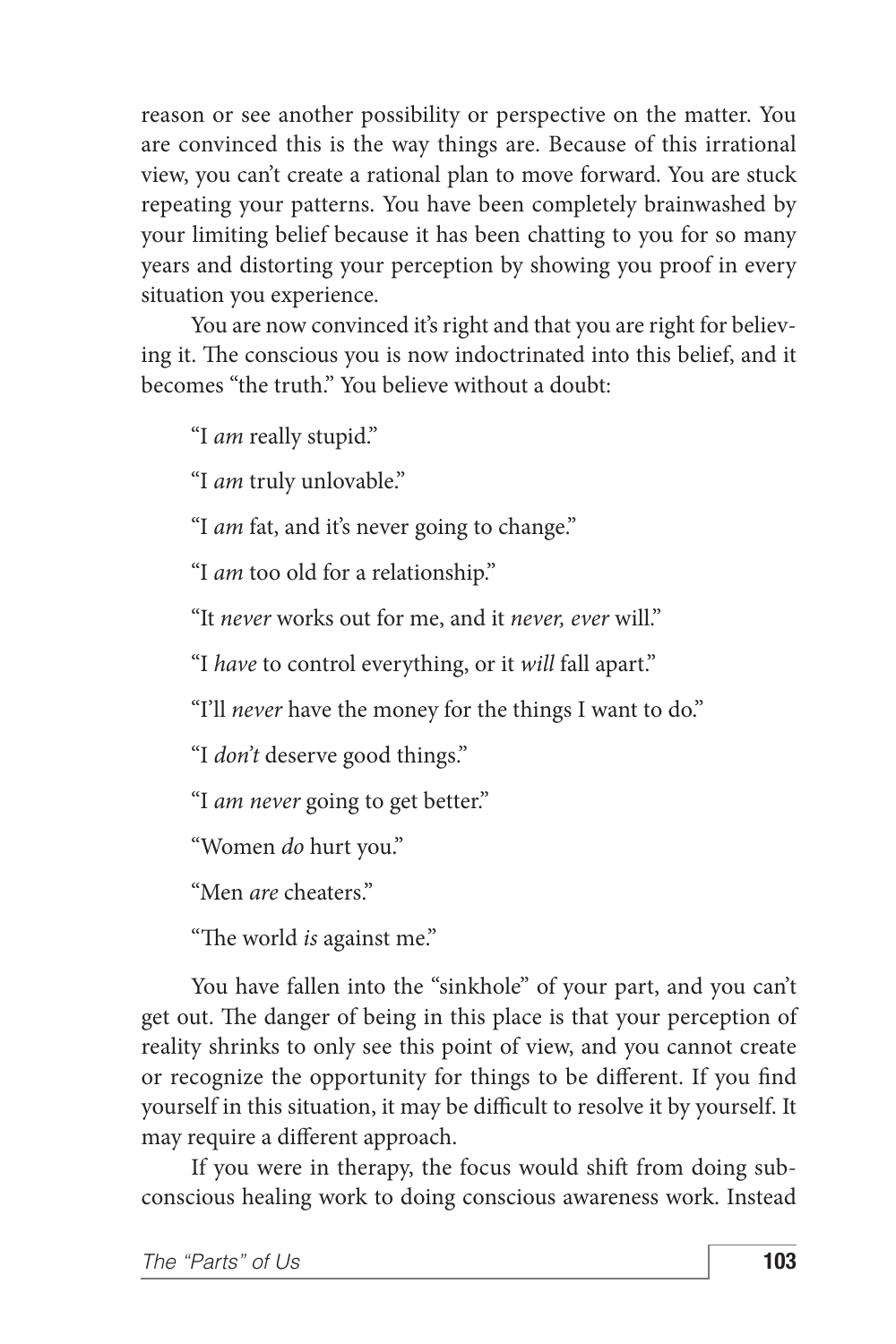of working to subconsciously rewire the belief or faulty program and move forward, the entire session would now need to focus on helping you get to the conscious place where you can see things in a different way. When you are collapsed in your negative beliefs, there is NO possibility for change. If your conscious mind cannot say something different, but insists on believing this generalized negative view, the powerful creative center of your brain shuts down and is held hostage by self-sabotage.

Whether you are working on this on your own or with a therapist, at this point you'll need to focus on strengthening the cognitive skills of your conscious mind. You will need to create a new perspective by educating yourself with new information from a variety of sources, including books, but also transformational or healing seminars, motivational CDs or videos, and other material focused on helping you get conscious and create a new outlook on your situation. You'll need to push through and find the breakthrough "AHA" moment required for you to turn the corner, shift into a new paradigm, and say, "I can be free of this," instead of feeling like there is no way out.

Sometimes a book, like the one you're reading now, *can* trigger the breakthrough you require. For example, the person who believes they have to control everything and won't give up that belief could read *Codependent No More: How to Stop Controlling Others and Start Taking Care of Yourself* by Melody Beattie. A controlling person requires a whole new way of thinking when it comes to control. He has to see how dysfunctional and unhealthy his behavior has been and what the costs to himself and others have been. Regardless of how good his intentions were, his compulsion to control everything is the source of the exhaustion that he feels, and it is just a matter of time until he is "doing, doing, DONE!" (Look to our www.pnrt.ca website for recommended resources on good conscious materials.)

Here's another example in which collapsed thinking requires new education. A person may be collapsed into thinking "There is not enough money," or "There will never be enough money" for what they want to do. If they do some reading or get the right coaching, they'll understand that, by this belief alone, they are shutting down the possibility of new opportunities for an increase in pay or new income because they are living out of the paradigm of "There is no way."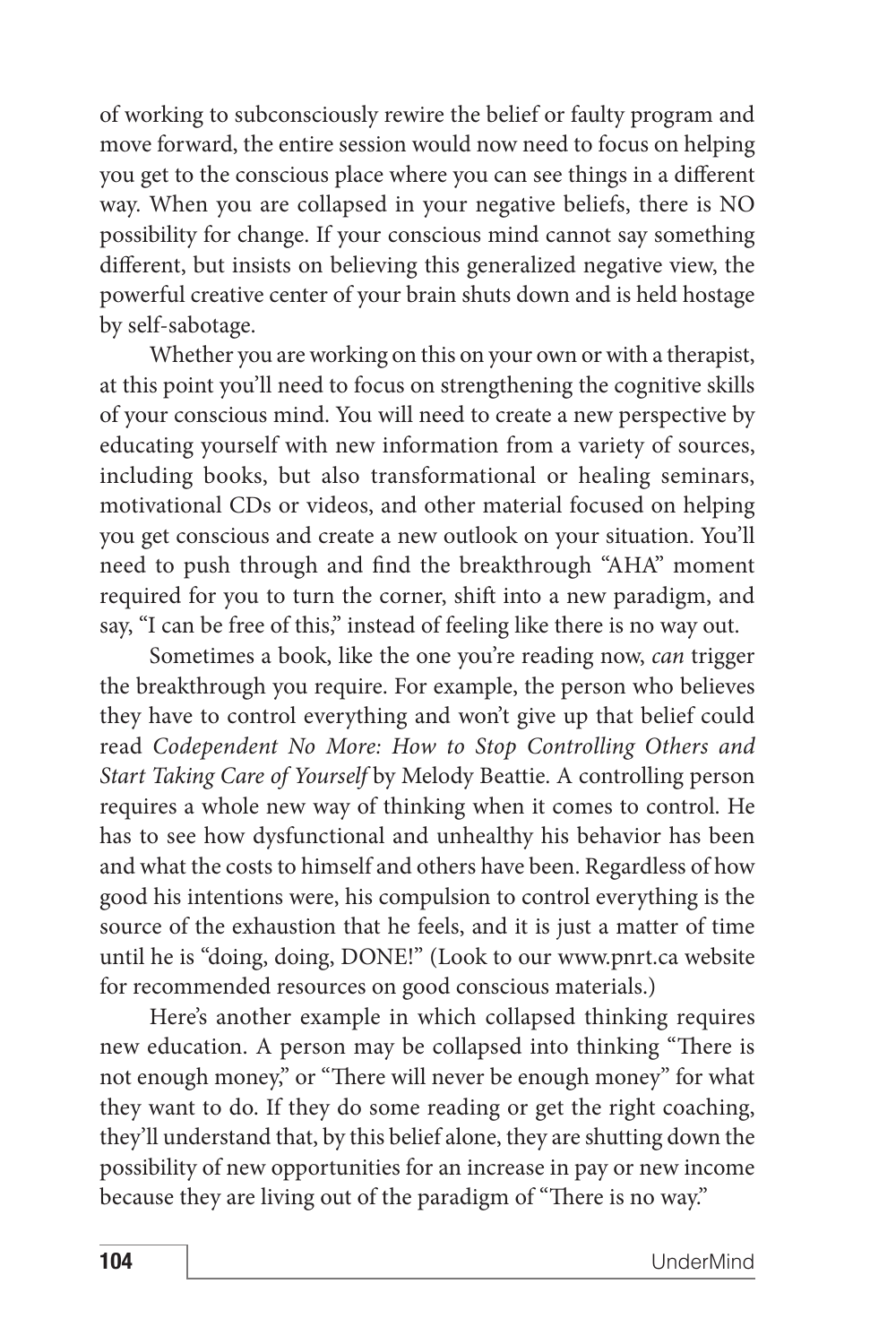This state of collapse distorts your filter and is so intense that it widens your blind spot to shut out any opportunity that is contrary to your belief. Someone could offer you a million-dollar opportunity, and you wouldn't even believe it, see it, or take it.

This is why reading this book or listening to the Courageous Living workshops is a good way to develop your conscious mind. Your conscious mind is a muscle that you can strengthen to help you gain a healthy, productive view of life from which you can move out of a dysfunctional state (the state that is not working for you) and create and act upon new choices so you can start the subconscious healing.

#### **PNRT Therapist Dialogue**

An example of collapsed thinking is the man who is having anxiety attacks. His day-to-day life is riddled with fear which is affecting his work, relationships, health, and finances. His quality of life is compromised, and he experiences little to no joy. It is obvious that there is an UnderMind part of him that is creating the anxiety. However, when asking him in therapy, as a 52-year-old man, if he is scared of the unknown, he answers quickly with a firm "Yes." And even the thought of the question gives him knots in his stomach and makes his heart race. When reminding him of how capable, mature, and powerful he is, and acknowledging him for effectively navigating through many of the unknowns in his life with success until now, he still answers "Yes" to this question: "With everything you have accomplished and your ability to deal with what life brings you, are you fearful of the unknown?" His subconscious part has completely taken over his conscious mind and distorted his perception to only perceive that he is in danger and that he has to worry all the time.

Here's another example that demonstrates a snapshot of a PNRT therapy session where the client's thinking is collapsed.

**Lauren:** Lauren has not been able to get into a relationship for six years and feels unlovable.

**PNRT:** As a 41-year-old woman, are you really unlovable?

**Lauren:** Yes.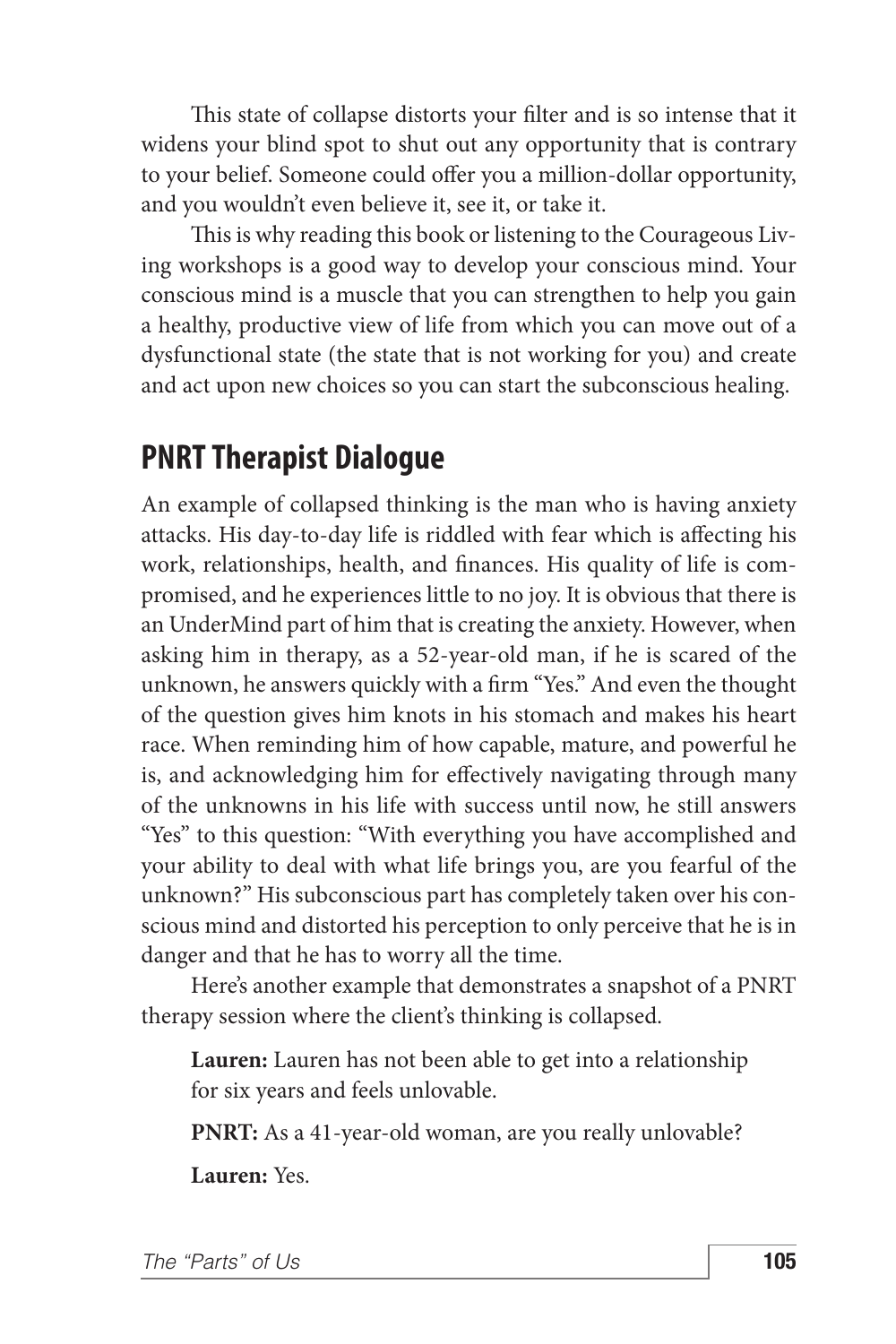**PNRT:** As a 41-year-old woman who has a family that loves her and great friends, are you really unlovable?

**Lauren:** Yes.

**PNRT:** As a 41-year-old woman who is a good person, do your mother and father love you?

**Lauren:** No, not really. I know my mother has never really liked me, and my dad was just never there.

**PNRT:** Do you have any good qualities?

**Lauren:** Not really.

After further attempts to help Lauren connect to the realization that she *is* lovable, we realize that she is collapsed and has to do some conscious work to create a distinction between herself and her belief. Without this distinction, we cannot go forward. Her conscious mind at some point must be able to take command and take charge of the situation to see that her perspective, "I am not loved or lovable," is not absolute and representative of every aspect of her life. She needs to consciously identify where she is indeed lovable and loved, at least to some degree, in order to gain clarity and begin accessing permanent change. Remember that the subconscious UnderMind can be influenced by the conscious WonderMind. However, the WonderMind must be in a genuine state of believing a new, more productive, and functional belief in order to do the work necessary to rewire the subconscious mind during the therapy. *(More will be discussed in the chapters ahead.)*

Here is another example where the client is in a minor state of collapse and "comes to her senses" with a little bit of prodding.

**Mary:** Mary has a history of over-eating and cannot restrain herself or her impulses to eat when food is in front of her.

**PNRT:** Mary, as a conscious 34-year-old woman, do you want to have a slim, healthy body, or do you want to eat whatever you want?

**Mary:** "I want to eat whatever I want." The first answer that Mary hears is the subconscious answer. It shoots out of her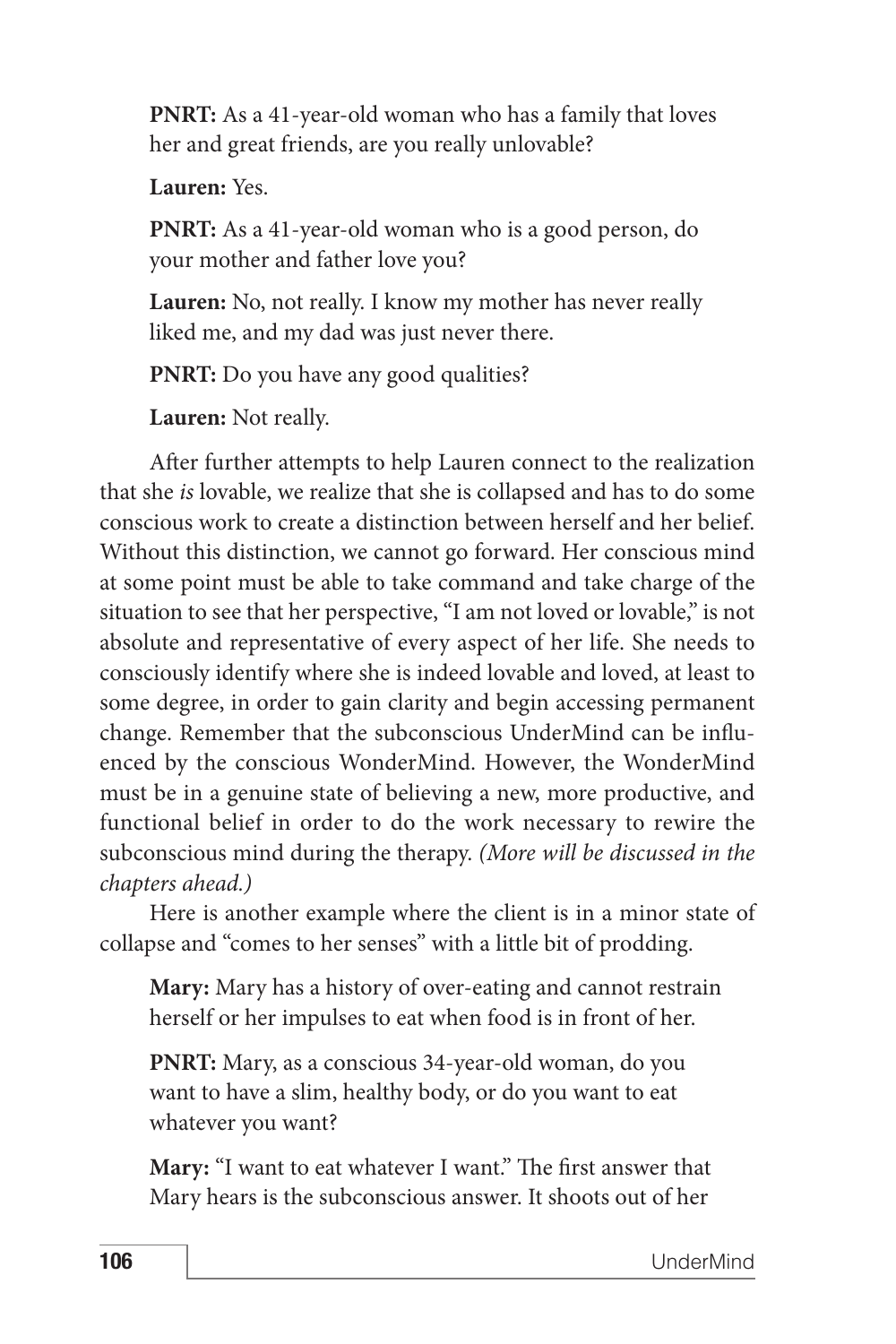mouth significantly faster than her conscious mind is able to *really* think about the question. *(Mary is "collapsed" in her belief.)*

**PNRT:** Mary, as a conscious 34-year-old woman: Do you want to have the slim, healthy body you dream of, or do you just want to eat whatever you want?

Mary takes a moment to let the question really enter her conscious, rational mind.

She realizes what the therapist is asking and comes to her senses with a firm, clear answer stating:

**Mary:** Yes, of course I would rather have the slim, healthy body. That's why I spend so much money on trainers, food programs, and books; but I just can't hold myself back and end up binging.

**Mary:** So Mary, as a 34-year-old woman, do you want to have a slim and healthy body?

**Mary:** Yes.

**PNRT:** That's the REAL adult you. Now we need to focus on that other part of you that just can't hold herself back and is sabotaging your goal of being healthy and slim.

In contrast to the examples above, is the example of David.

**David:** David is a successful entrepreneur with a full life. He is physically fit and attractive; he has a stable living environment with a great home and even a vacation property. He is ready to settle down, and he dates a lot of women. He is able to start relationships, but he never gets past the attraction stage to commit exclusively. David is not collapsed; he comes to the conclusion that there is a part of him that is scared, and the therapy can go on to deal with it.

**PNRT:** David, as a 47-year-old man, do you want to be in a loving committed relationship?

**David:** Yes.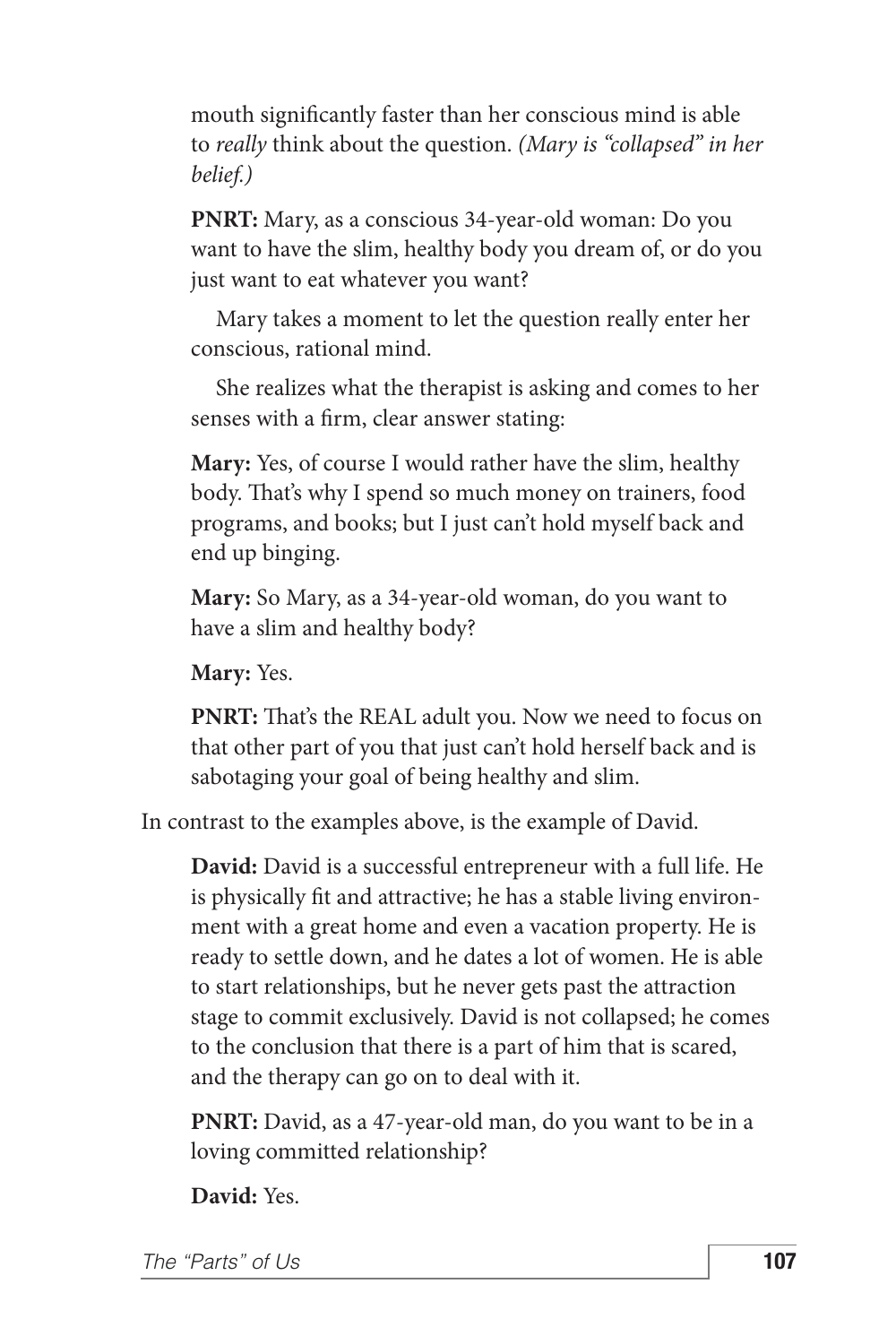**PNRT:** Why are you not in a relationship?

**David:** I am picky. Women today are confusing and have a lot of baggage.

**PNRT:** So a part of you feels that women are confusing and have a lot of baggage?

**David:** Yes.

**PNRT:** How do women with baggage affect your life?

**David:** Oh, they really complicate my life. I like things light and simple. I need a woman who is easy-going with no drama. There aren't a lot out there—that's for sure.

**PNRT:** So David, you as a 47-year-old man would like a loving, committed relationship, but a part of you believes that it's not possible or easy to find. Or that "women are too damaged."

**David:** Yes, that's right. My friends even joke that I am a beacon for women with problems. That's why I'm here. I know realistically that not *all* women are damaged, but I notice that there is something in me that only attracts women like that, and I want it to stop.

You can see that the belief that David holds about women distorts his filter of perceptions and widens his blind spot to block out anything that is not in alignment with his belief. David goes through life attracting those very kinds of women, finding proof that he is right and reinforcing his belief.

In his therapy session, David discovers that his part originates from when he was five years old watching his mother yelling at his father and throwing a plate at him at his birthday party. She embarrassed and frightened him, and he subconsciously decided in that moment that women are scary and can cause lots of problems. He decided to stay out of their way.

Your conscious adult self can have a very strong desire to accomplish a specific goal, but there is a part of you that changes the way you see yourself, others, and the world so your goal becomes out of reach.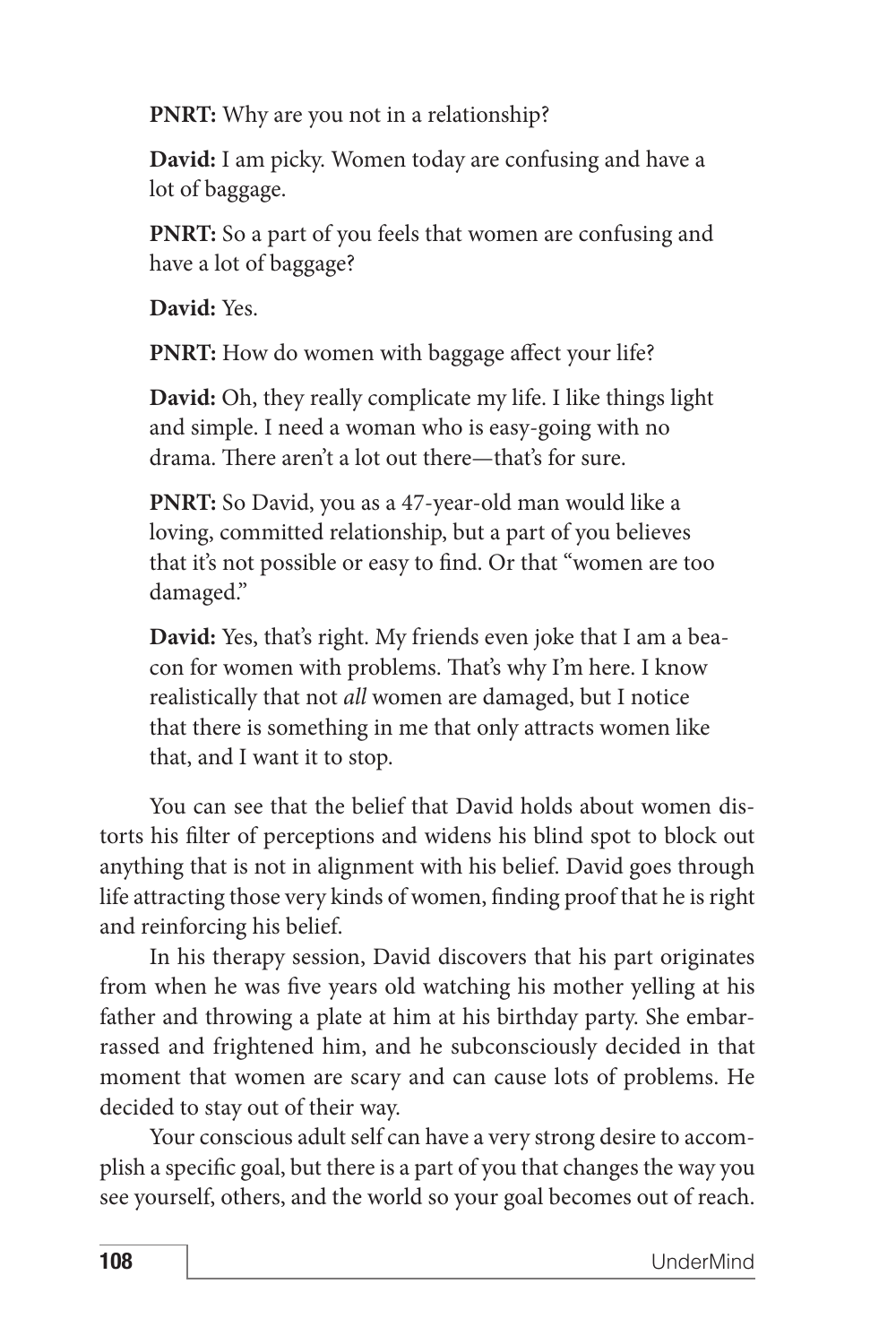**You can be 75 years old, but the part of you that feels "not good enough" is still 8 years old.**

# **Your "Parts" Have a Mission**

Your subconscious, sabotaging parts can manifest with a very strong personality. All of these parts develop a strong character in order to fulfill their subconscious mission to protect you in some specific way. They can show up with obvious traits or be a combination of the following examples:

- The Doubter
- The Procrastinator/Avoider
- The Controller
- The Perfectionist
- The Judge (and Jury)
- The Pleaser/Helper
- The Loner
- The Victim

These parts of you express themselves mainly through inner chatter, which will be addressed more extensively in the next chapter.

# **Listen with Love to Your Body's Messages**

Clients often come in with a complaint that they have tried *everything,* but they cannot get the results that they want. They are not in touch with ANY negative inner chatter that is stopping them. They have a feeling of frustration, uneasiness, or sometimes physical pain in a particular part of their body or even an illness or disease. The PNRT session can start with the client getting in touch with their body and their feelings such as sadness or anger to then find the part of them that is sad or angry.

For instance, a 55-year-old man with an inflamed prostate is worried about getting cancer. In PNRT therapy, he discovers that there is a part of him that is still holding onto the hurt and devastation from finding his wife in bed with another man two years ago, and her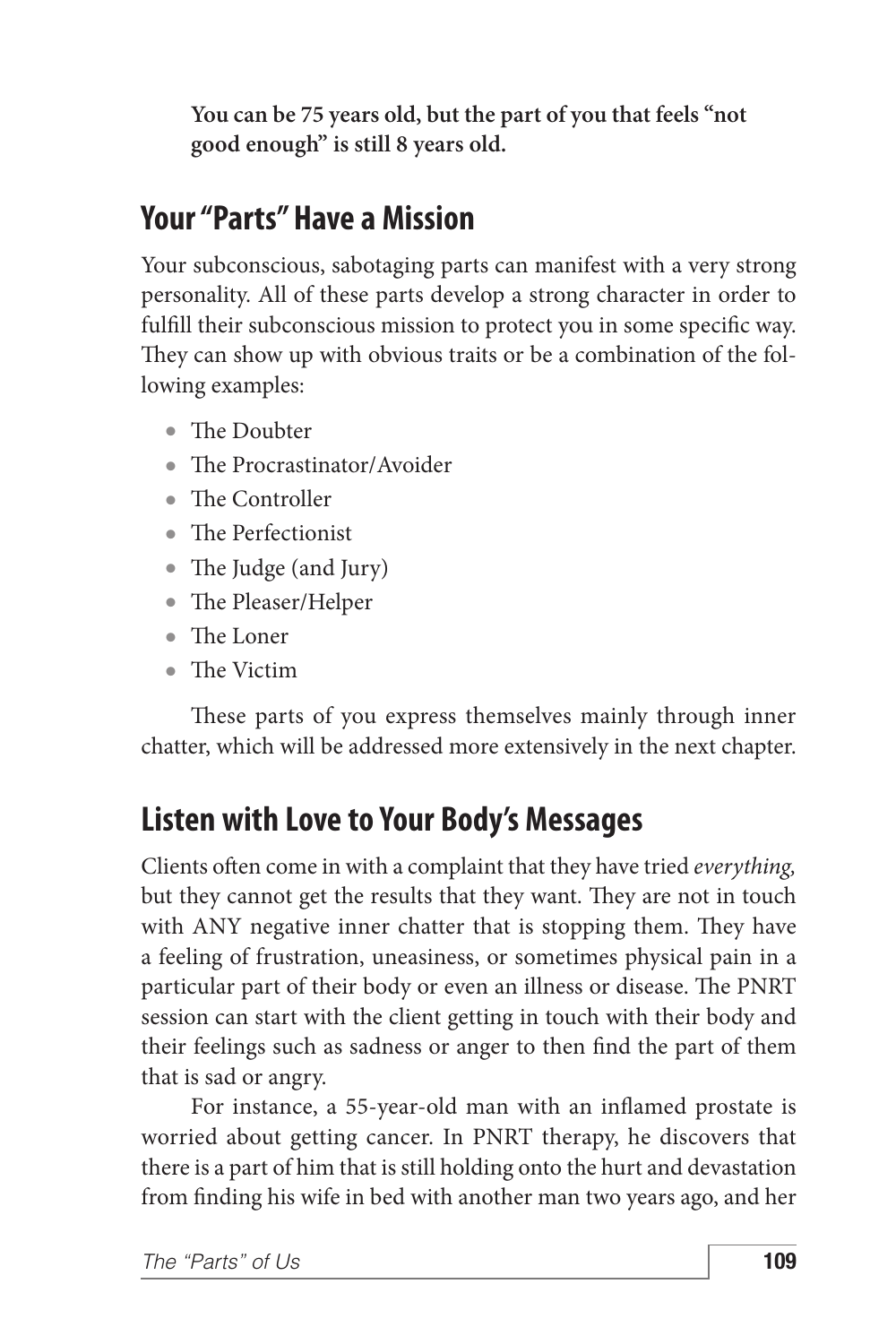subsequently leaving him a few months later. This even weakened his sense of masculinity. The subconscious part has stored the anger and disappointment in his prostate, causing the inflammation.

Other client examples include the man who is cheating on his wife and has to put the guilt somewhere (in his prostate). Or the man who feels he can't provide financially for his family. There are many different cases that Joanna has observed over the many years of therapy she has practiced with her clients. It just depends on what strategy your subconscious or UnderMind has established as a defence mechanism to protect the whole of you or keep you safe from uncomfortable feelings and emotions. (We will discuss more on patterns in Chapter 9.)

Another example is the woman who is experiencing pain in her uterus from fibroids and has tried everything to become pregnant. In PNRT therapy, she discovers that her womb is sending her messages. It is making her pay by punishing her for having a previous abortion and not allowing her to get pregnant now. As shocking and unbelievable as this sounds, your body will talk to you in this subconscious state, explaining all the reasons why it is protecting you. By not letting her become pregnant again, the womb is making sure another abortion does not reoccur. As you see, even body organs can present themselves as a part of you holding onto beliefs and strategies. It does not have to be an inner child. A part can also be something abstract that represents the subconscious message it is trying to send through pain, tumors, physiological problems, disease, or inner chatter.

You may remember reading in Chapter 4: The Complex Mind, that the subconscious mind controls your autonomic or involuntary body functions. You will further discover, in the chapter on patterns, that the trauma or unresolved hurt is suppressed and stored in parts of your body such as organs or limbs; and when you are ready to heal, your body will send you messages. Neuroscience has proven that pain is a message—just like tumors, cysts, psoriasis, inflammation, eczema, migraines, headaches, acne, and cancer. These are as loud to your body as inner chatter is to your mind. We have been trained to take a pain reliever or simply try to manage our symptoms, but if we took the advice of author Louise Hay who wrote *You Can Heal Your*  Life and "listened with love to our body's messages," we would soon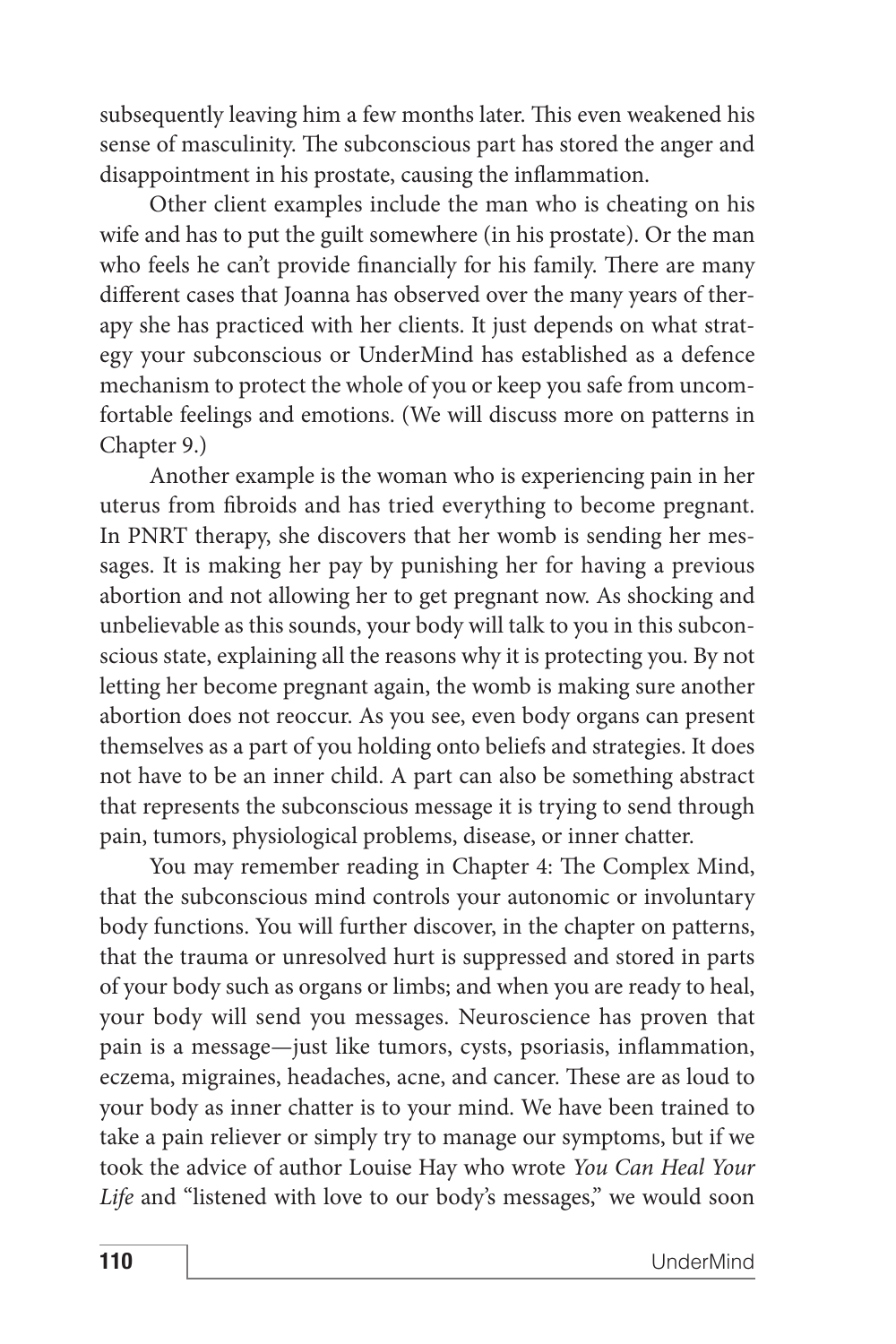discover what that subconscious part of us is trying to communicate and where the true healing needs to begin.

**Note:** None of this is meant to imply that emotional healing will substitute the need for physical healing. If you are experiencing physical symptoms, we do recommend you see a medical professional. However, we also implore you to investigate the source of your symptoms or problem on the emotional level as well as the physical one. Because the subconscious mind controls the body, disease is often rooted in unresolved emotions, fears, and negative belief systems that can manifest physically in the form of pain or disease to get our attention to heal.

#### **What Triggers a "Part" of Me?**

Have you ever felt that someone has "pushed your button"? Something they said or did triggers you; and you get into a mood or a state that is either defensive, defeated, sad, embarrassed, hurt, or irritated? It is normal to feel a variety of emotions if someone upsets us, but it's when the feelings linger and we start obsessing about the situation, going over and over it in our mind, that really affects us. We can't let it go. It triggers intense feelings that can lead to irrational thinking or reasons for being upset that we can't clearly explain. It affects our behavior, and we get into an unshakeable mood that drains us of our positive energy and starts affecting other people around us.

Notice that what triggers you may not have triggered another person in the same situation. This proves that our parts are unique to us and reflect our individual subconscious programming or wiring. What triggers you is all about what's UnderMind.

# **Symptoms or Indications that You are Being Run by a "Part"**

You may experience one or more of these symptoms. You may have a default symptom that is reoccurring like migraines, cold sores, irritability, bladder infections, sadness, procrastination, etc. You may not have any of the following symptoms now, but you may have experienced some of these symptoms in your life at a previous time.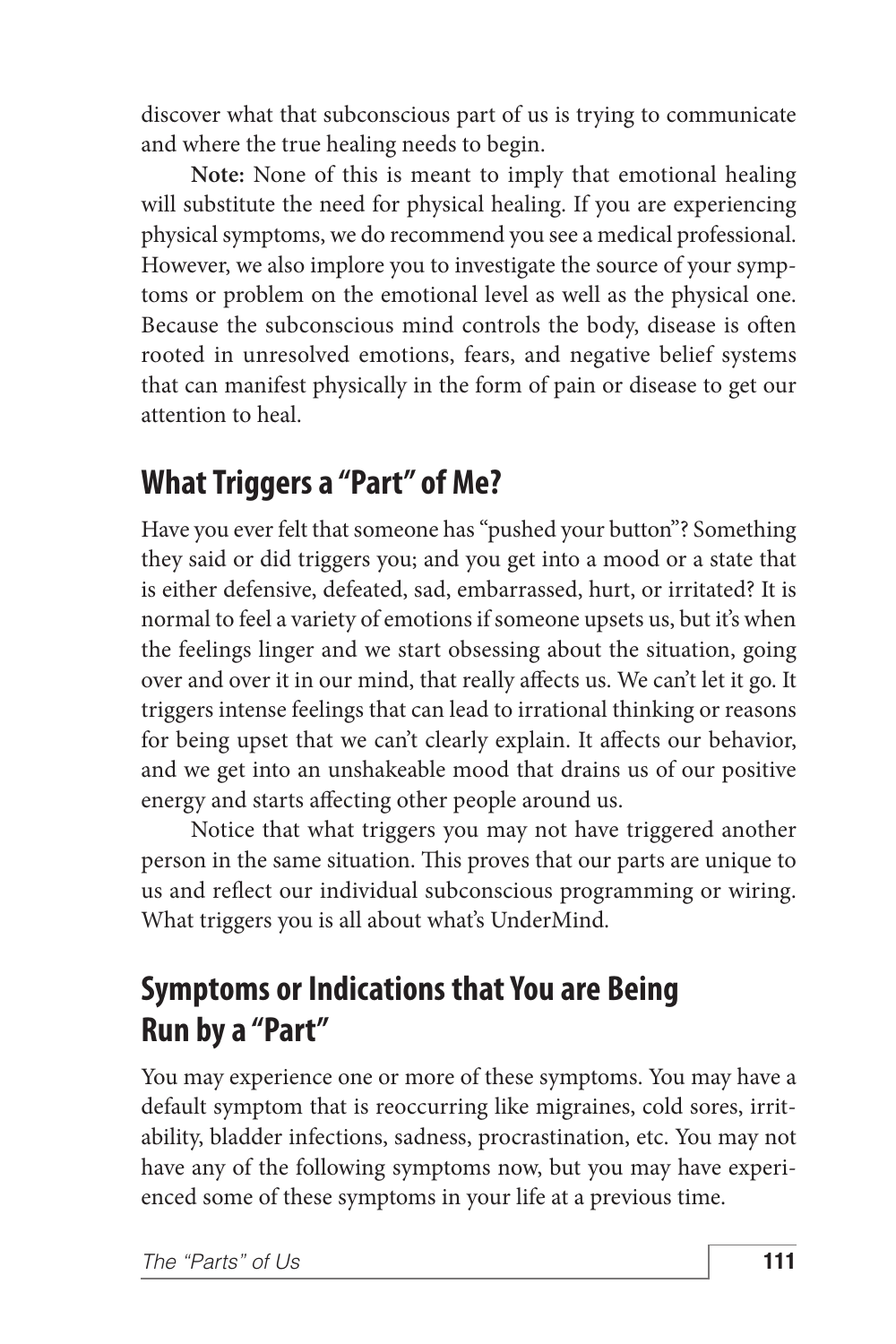Check all of the symptoms that apply to you:

- $\square$  You are not getting the results you want or your needs met in your life, even with extreme effort. Nothing is flowing, and it feels that life is resisting you or "against you" and your desires. This applies to any major area of your life including health, relationship, finances, self-esteem, career, and spirituality.
- $\square$  You are angry, irritated, or fighting with your spouse or partner.
- $\square$  You become vigilant or rigid in your negative thinking and can't see the other side. And people tell you that you are acting this way.
- $\square$  There is constant conflict in your life with people or situations.
- $\square$  You have the intense desire to escape or constantly wish your life was different.
- $\square$  You feel depressed.
- $\square$  You feel constant anxiety.
- £ You have emotional outburst of anger, crying, and frustration.
- □ You are overly reactive or defensive about specific subjects and acting out of character.
- $\square$  You experience incessant inner chatter.
- $\square$  You have pain or physical symptoms.
- $\square$  You have patterns of accidents or illness
- $\square$  You have patterns of numbing out or addiction with with alcohol, TV, Internet surfing, shopping, gambling, sex, drugs, sleep, cleaning

**Exercise:** Now that you have identified your symptoms that indicate you are triggered or being "run" by a part, feel free to add more symptoms that may not be listed here to gain a greater sense of self-awareness.